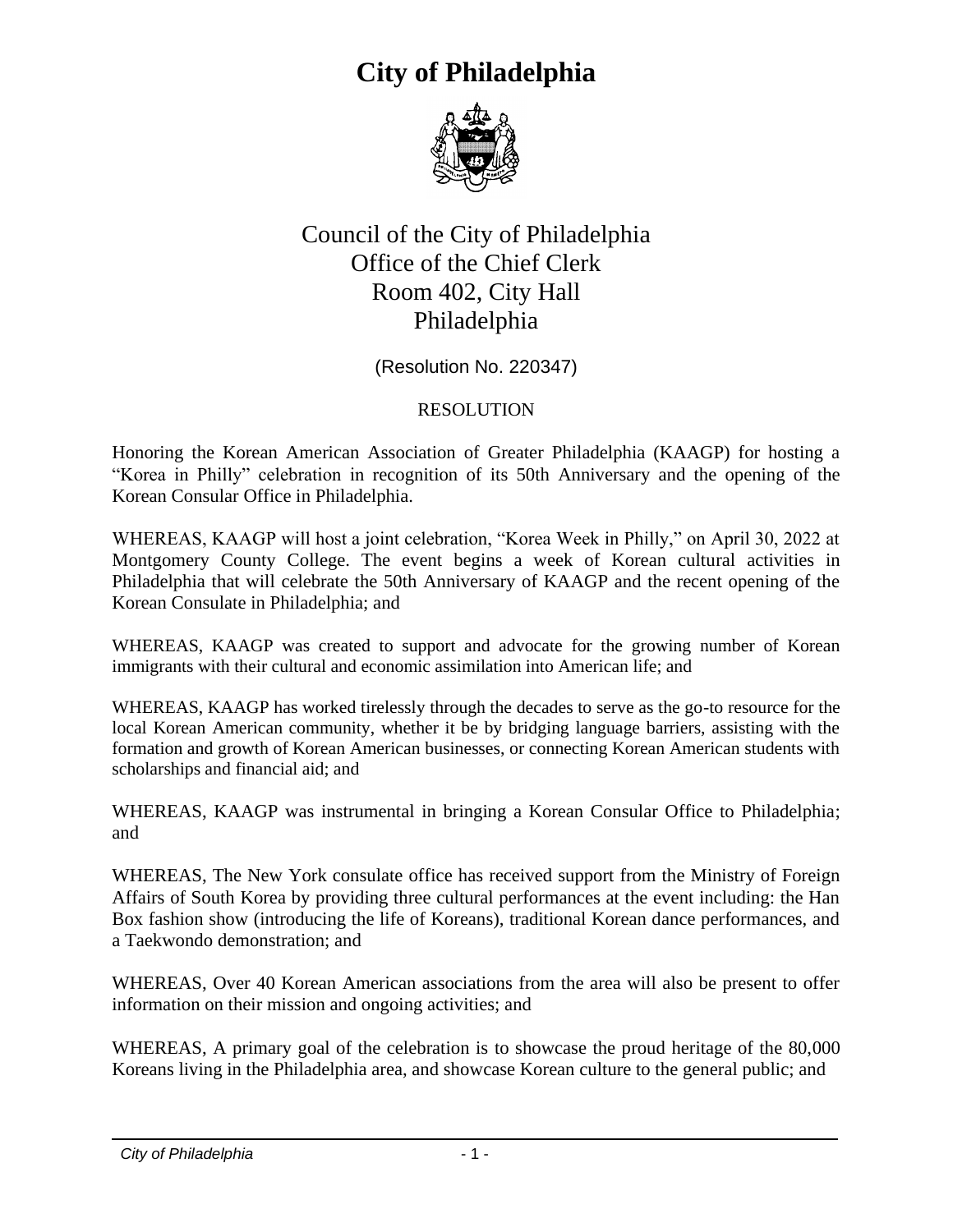*RESOLUTION NO. 220347 continued*

WHEREAS, The Mid-Atlantic section of the National Association of Korean Schools will provide a variety of Korean educational materials including: Arts and Crafts, Calligraphy, Korean Unesco World Heritage, and Korean traditional theater and instrumental performances; and

WHEREAS, Additional sponsors and supporters of the celebration include: Valley Forge Tourism Convention, Montgomery County Community College, the Overseas Foundation of South Korea, the National Association of Korean schools, Thomas Jefferson Hospital, KAGRO International Philadelphia, National Association of Asian American Professionals, Asian American Chamber of Greater Philadelphia, PA Health and Wellness, the Korean School Association, the Korean Beauty Supply Association, the Korean Chamber of Commerce and many others; and

WHEREAS, KAAGP continues to lead the way as a voice and vital resource for Korean Americans. Its ongoing leadership ensures the local Korean American community will continue to thrive in the coming years; now, therefore, be it

RESOLVED, BY THE COUNCIL OF THE CITY OF PHILADELPHIA, That it hereby honors the Korean American Association of Greater Philadelphia (KAAGP) for hosting a "Korea in Philly" celebration in recognition of its 50th Anniversary and the opening of the Korean Consular Office in Philadelphia.

FURTHER RESOLVED, That an Engrossed copy of this resolution be presented to the KAAGP organization and the Korean Consulate of Philadelphia, further evidencing the sincere respect and admiration of this legislative body.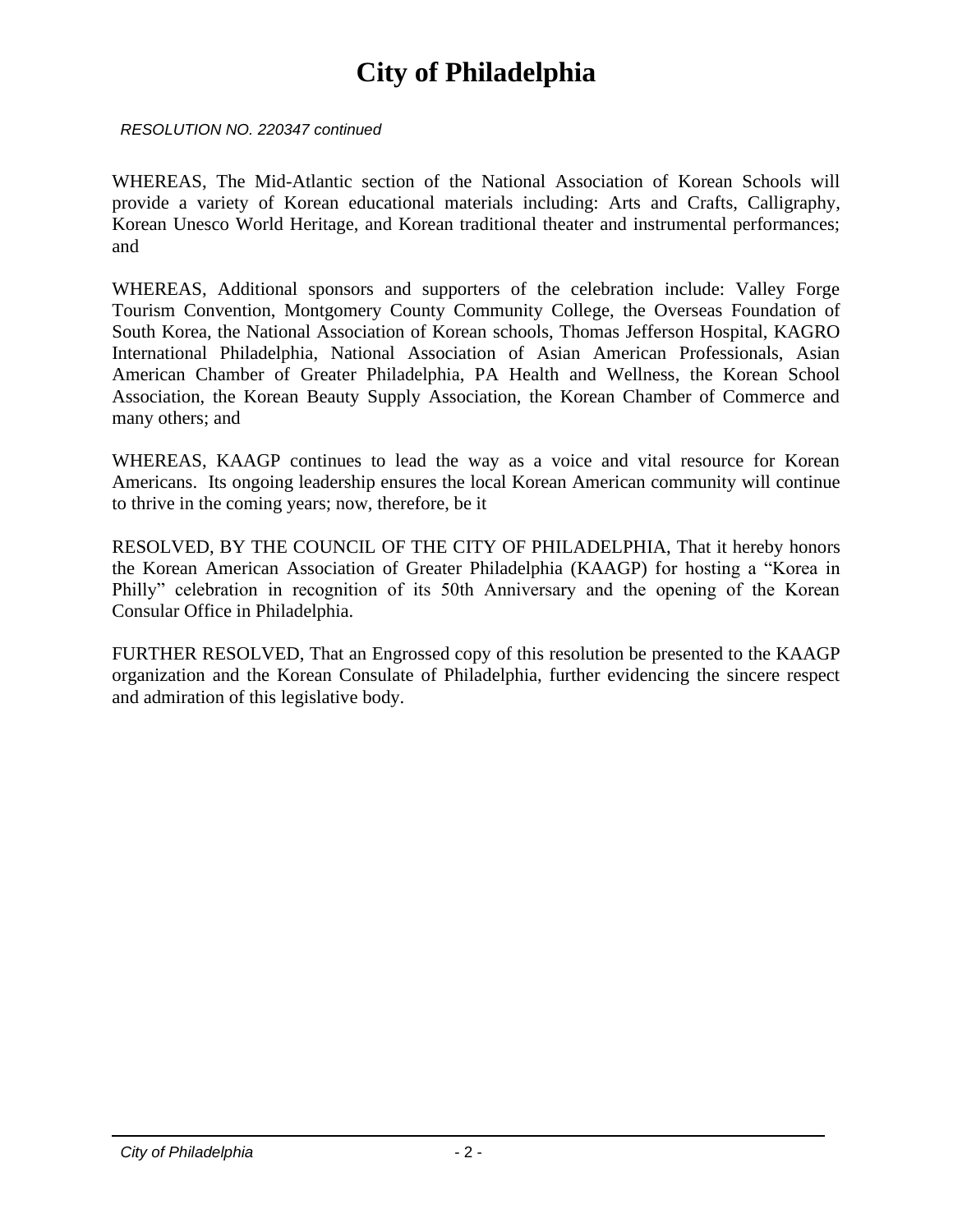*RESOLUTION NO. 220347 continued*